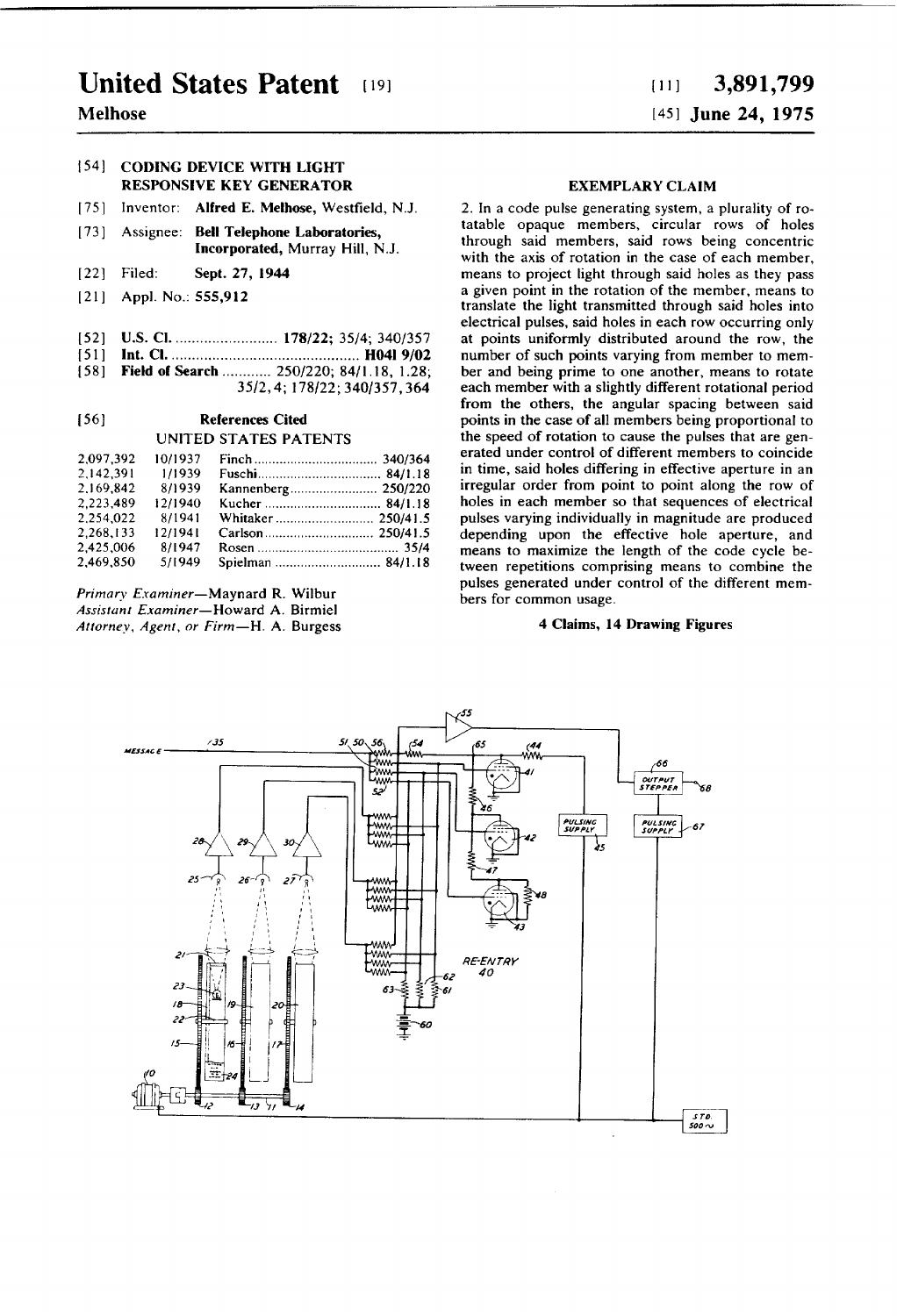PATENTED JUN 2 4 1975



**SHEET** 

 $\mathbf{1}$ 

A. E. MELHOSE<br>K. A. Surgers  $B<sup>2</sup>$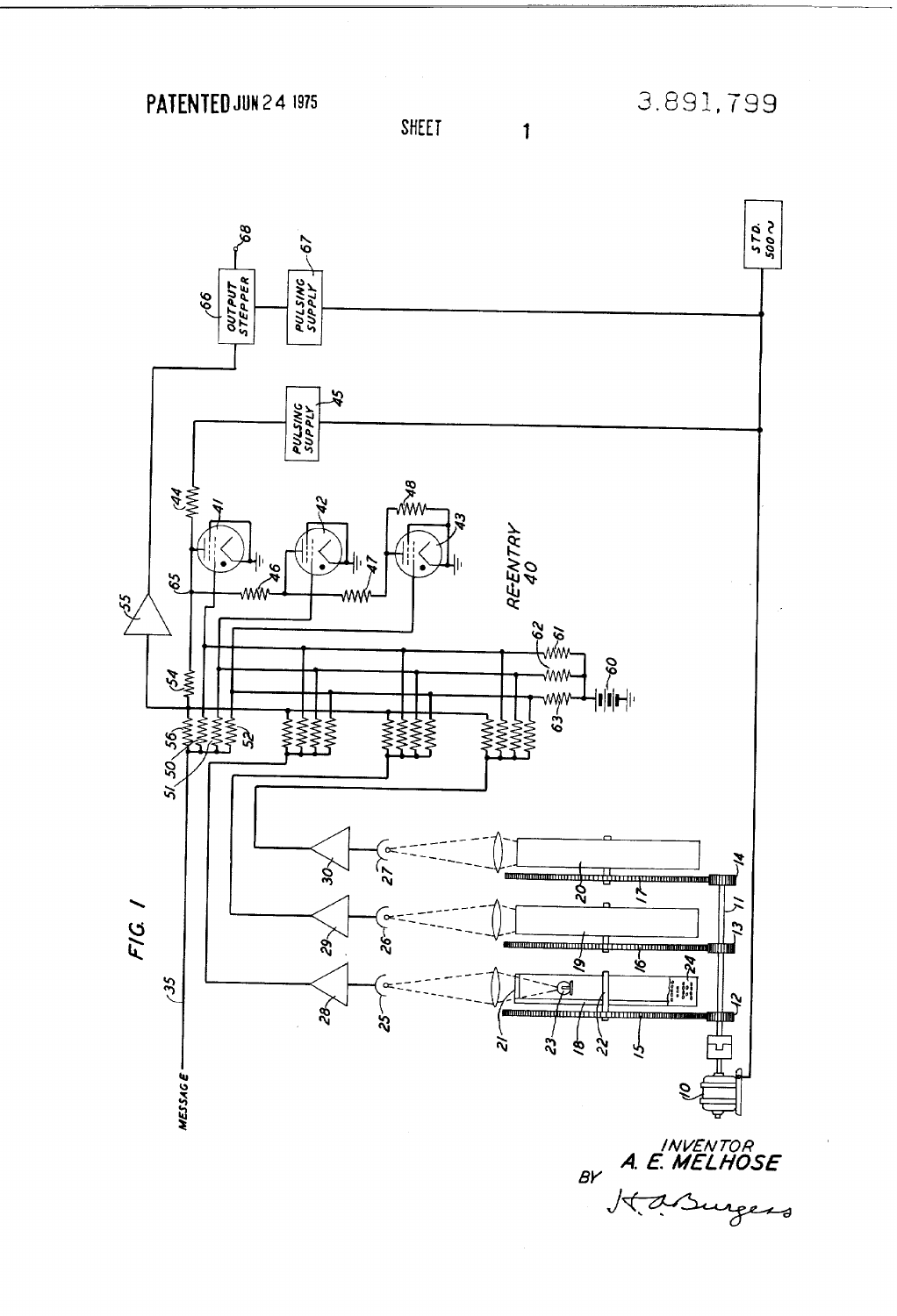PATENTED JUN 24 1975

3.891,799

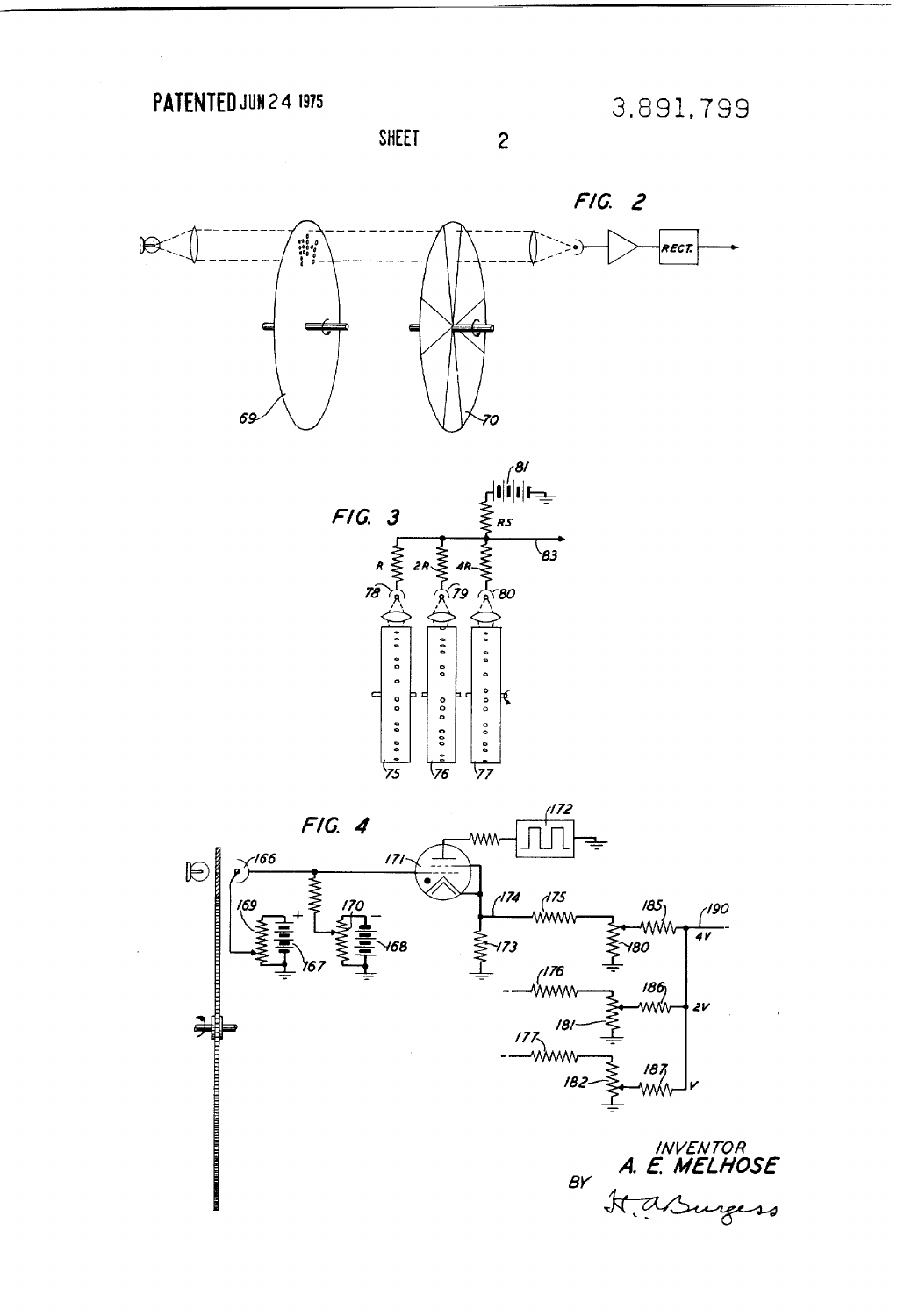PATENTED JUN 24 1975

3,891,799

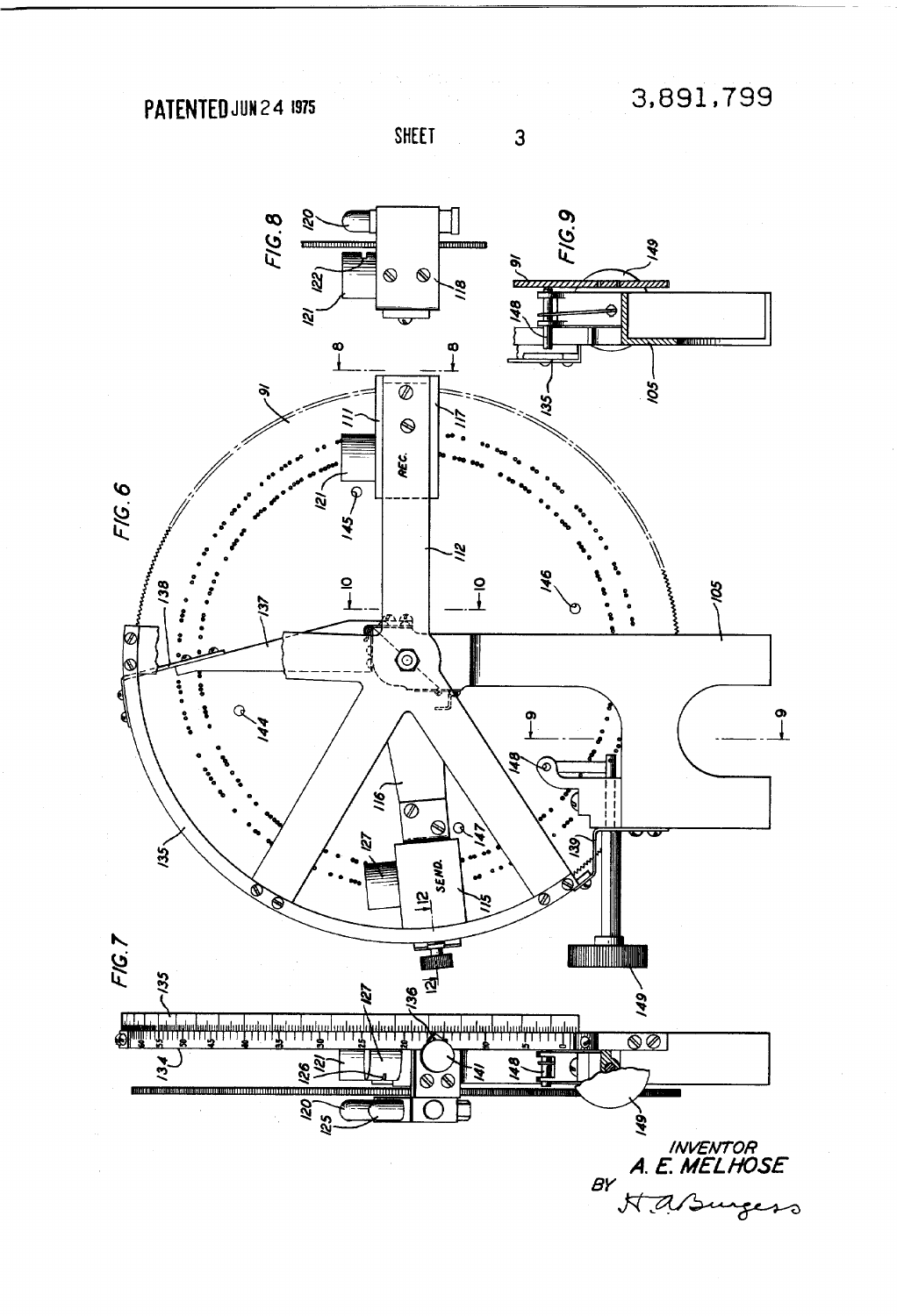PATENTED JUN 2 4 1975

SHEET

3.891,799











 $\beta Y$ 

 $\forall a$ 

rgess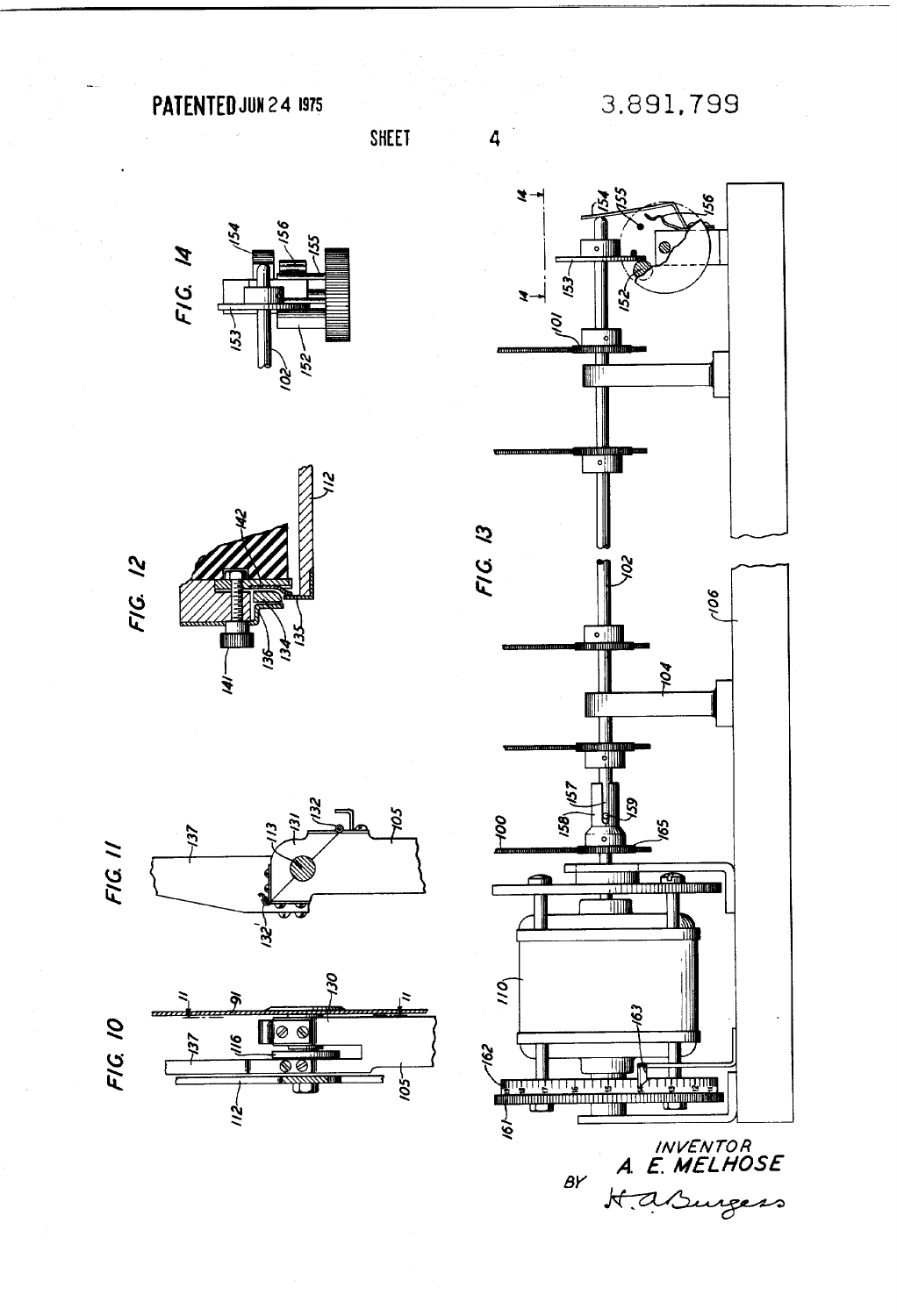PATENTED JUN 2 4 1975

3,891,799



SHEET

 $\overline{5}$ 

INVENTOR<br>BY **A.E. MELHOSE**<br>H.asurgess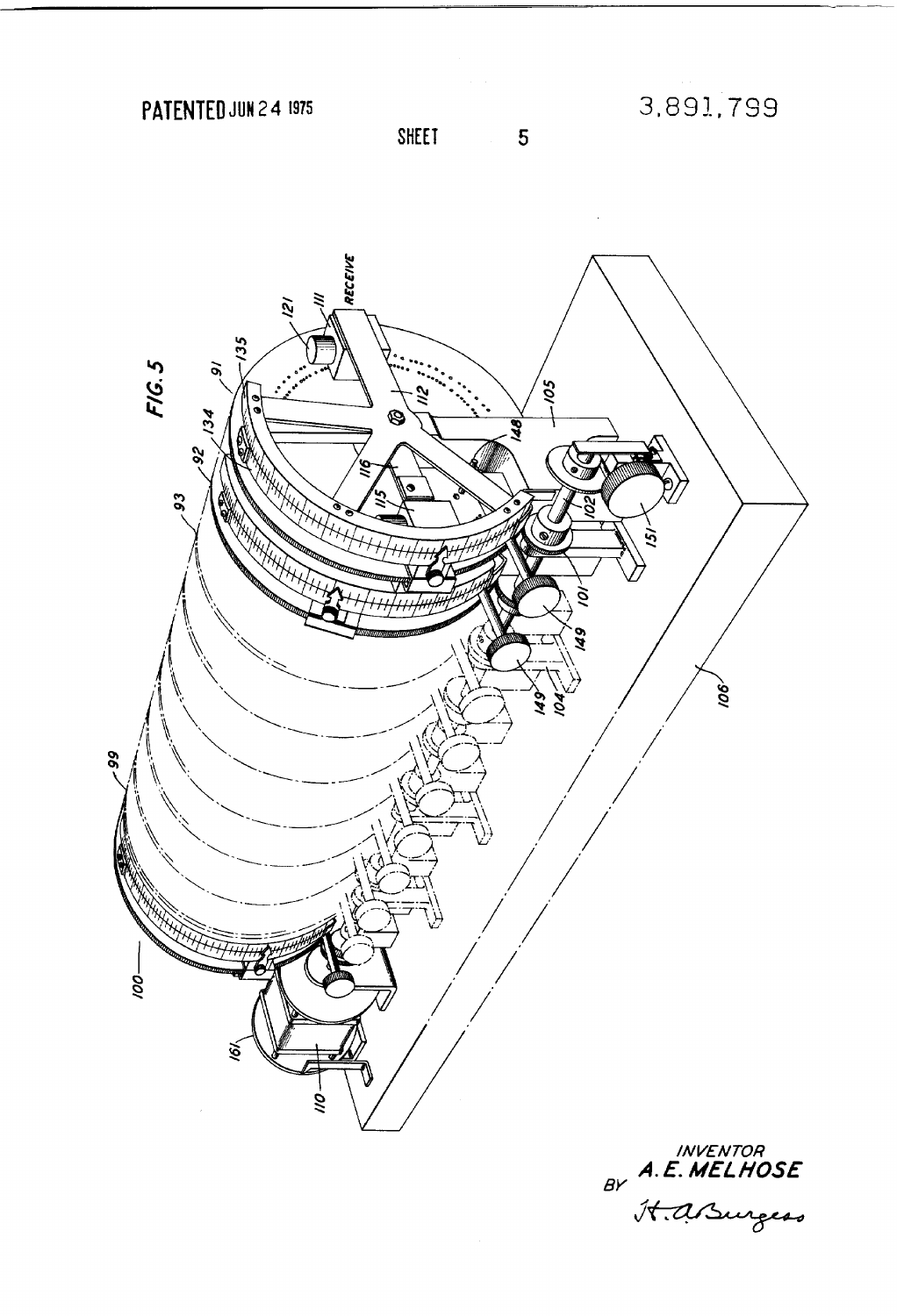$\overline{\mathbf{5}}$ 

#### CODING DEVICE WITH LIGHT RESPONSIVE KEY **GENERATOR**

The present invention relates to a current pulse pro ducing system which is applicable, for example, to sys tems requiring a supply of code pulses or key pulses as in the case of secrecy systems of transmission.

The general object of the invention is to produce long series of pulses varying in time from pulse to pulse in a practically random or wholly fortuitous manner.

A related object is to accomplish this general object by use of compact equipment capable, if desired, of use on moving vehicles of various types.

In the specific embodiment of the invention disclosed herein, contact difficulties in make and break circuits 15 for producing the pulses are avoided by use of shutters for interrupting light beams incident upon photoelectric cells. In one form the current pulses produced are quantized by varying the effective aperture presented the current pulses immediately produced from the light pulses are merely "off" and "on" pulses, that is, pulses all of one amplitude (single-valued pulses) separated by spaces, and the quantizing is accomplished by apply ing the pulses from a plurality of pulse producers to a 25 common output and variously weighting the pulses from the different pulse producers.

The invention provides for a very long and practically endless series of pulses without repetition by combining brought out in the description.

In one form the invention economizes on apparatus required in a two-way system, for example, or when ever it is desired to produce two separate sets or trains of pulses, by using common shutter or beam intercept- 35 ing elements to produce simultaneously two sets or trains of light pulses which are then converted to cur rent pulses.

The invention provides for rapid changes to be made<br>the estimate of the approximation from 40 in the settings or adjustments of the apparatus from time to time as desired in order to change the sequence of the generated pulses, or the code.

These and other objects and features of the invention as well as the manner of construction and use will appear more fully from the following detailed description <sup>45</sup> of embodiments illustrated in the accompanying draw ings in which:

FIG. 1 is a schematic circuit diagram showing one form which the invention may take as a key or code  $_{50}$ pulse producing system;

FIG. 2 is a skeleton view in part perspective of a modification in the light interrupter mechanism of FIG. 1;

FIG. 3 is a partial diagrammatic view of a system using single-valued pulses;

FIG. 4 is a detail diagram of the circuit for translating  $55$ light pulses to electrical current pulses including a view partly in section of a disc shutter of the type used in the FIG. 5 construction;

FIG. 5 is a perspective view of an apparatus or ma-<br> $\frac{60}{100}$ chine in accordance with one form of the invention using in this specific instance nine code discs and a synchronizing disc;

FIG. 6 is an elevation, looking along the axis of the machine, of one of the discs of the FIG. 5 machine together with its supporting standard and transmitting and receiving photocell equipments and their mount ings;

FIG. 7 is a side elevation of the FIG. 6 construction as seen from the left;

FIG. 8 is a detail side view in elevation of the lamp and the photoelectric cell housing as seen looking to the left at line  $8-8$  of FIG. 6:

FIG. 9 is a detail view partly in section of the posi tioning pin and its operating mechanism looking to the left at line 9—9 of FIG. 6;

FIG. 10 is a side detail view in part section of the stub shaft bearing for the disc and cell housing spiders as seen looking to the left at line  $10-10$  of FIG. 6;

FIG. II is a front view of the construction of FIG. 10; FIG. 12 is a section along line  $12-12$  of FIG. 6 of the spider and scale clamping screw mechanism;

FIG. 13 is a view in elevation of the driving motor and pinion shaft seen also in perspective in FIG. 5; and FIG. 14 is a plan view of the disengaging screw as seen from line 14-14 of FIG. 13.

to the light beam in successive times. In another form, 20 speed drives shaft 11 on which are three pinions 12, 13 shorter series of pulses in different ways, as will be  $30$  larly constructed. A light source 23 is arranged inside Referring to FIG. 1, a motor 10 driven at a constant and I4 meshing with gears l5, l6 and 17, respectively. Each gear has a stub shaft 22 (bearings not shown) for enabling the gear to drive a disc 18, 19 or 20. Considering disc 18, the rim of the disc is spun over at 21 or oth erwise constructed to form a flange so that disc 18 and flange 21 form a hollow drum. The flange part 21 has horizontal rows of perforations, shown at 24, each row of such holes varying in number from zero to five in a fortuitous manner. The other discs or drums are simi each drum with a suitable illuminating arrangement for casting a wide thin beam of such cross-section as to cover one row of holes at one point in the rotation of the disc or drum. The amount of light passing through one row of holes is, therefore, directly proportional to the number of holes in the row and as stated this varies from zero to five, the zero meaning a blank or entire absence of perforations. While the rate of pulses pro duced may be anything within wide limits, it will be as sumed by way of example that it is desired to produce pulses at the rate of 500 per second with a very long cycle before repetition occurs. The central drum 19 may, therefore, contain 500 rows of perforations counting those regular positions in which holes might occur but do not occur. The motor 10 and gearing l3 and 16 drive drum 19 at the rate of 1 revolution per second thus producing 500 light pulses. Gearing l2 and 15 may then be arranged to drive disc 18 slightly faster and gearing 14 and 17 to drive disc 20 slightly slower. If there are  $499$  rows of holes in flange or drum 21, for example, (counting spaces) and 501 rows in drum 20, drum 21 is to be driven at such a speed as to produce 500 light pulses per second or I complete revolution plus I row of holes in I second. Drum 20, in order to produce 500 light pulses, is driven I complete revolu tion minus I row of holes in I second.

The light beams from the three drums are focused by suitable optical systems upon the anodes of three pho toelectric cells  $25$ ,  $26$  and  $27$  leading to amplifiers  $28$ , 29 and 30. These photoelectric cells and amplifiers convert the light pulses into electric current pulses and it will be assumed by way of example that a zero value of light pulse produces a zero output value of current from the amplifiers whereas a 5-unit light pulse produces an output current of minus 60 units from the am plifiers, each step, therefore, corresponding to minus I2 units of current.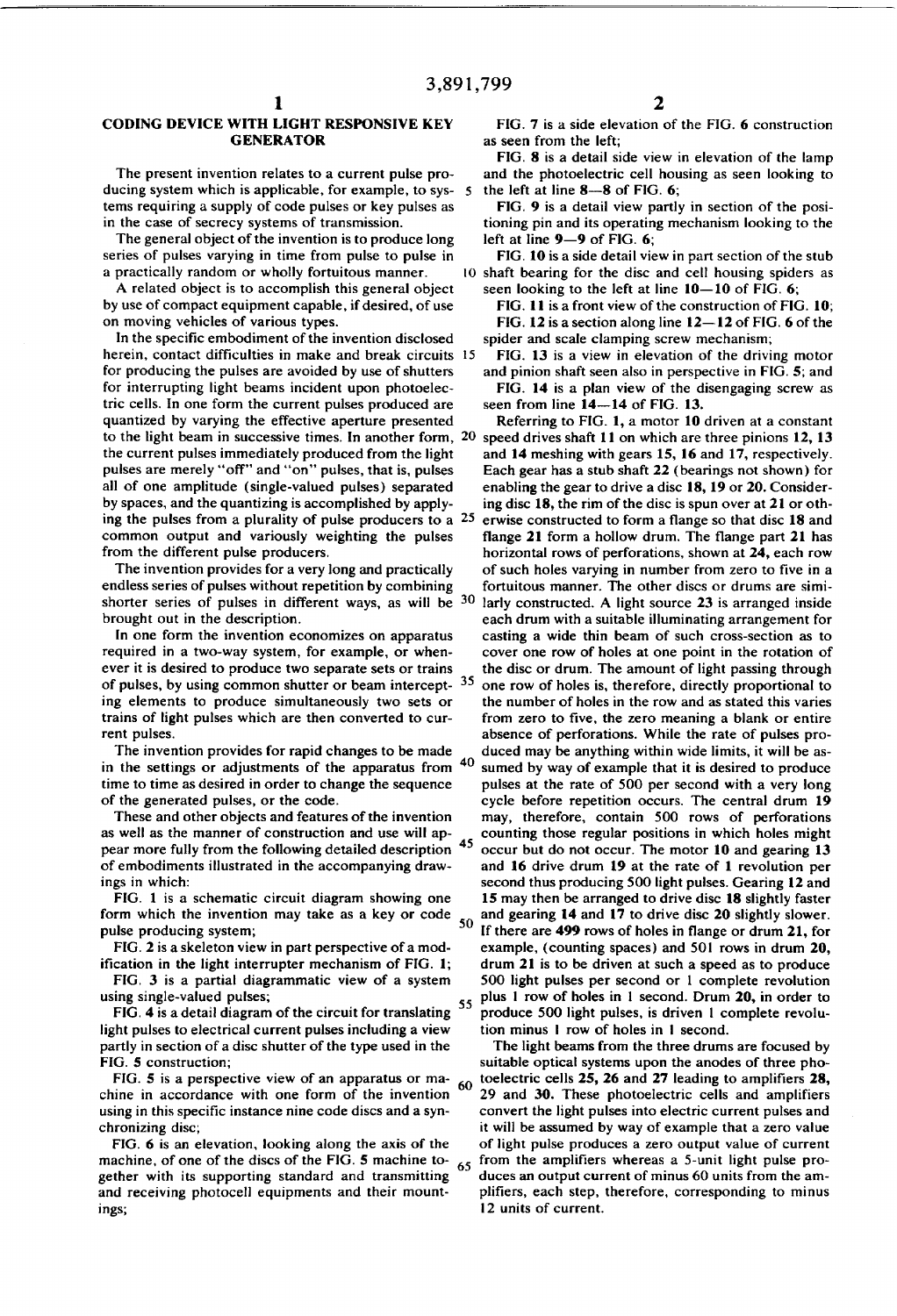The manner in which these pulses may be used to en cipher a message is, in general, similar to that disclosed in the application of R. L. Miller Ser. No. 542,975, filed June 30, 1944 except that the message currents coming in on input circuit 35 to the reentry circuit 40 is com bined simultaneously with the three keys derived from amplifiers 28, 29 and 30 instead of with one key. This requires a multiple reentry circuit as will presently be described.

The message currents may consist of pulses occurring 10 at the rate of 500 per second and varying in amplitude in five steps from zero to five, each step also comprising minus 12 units of current measured from some refer ence value corresponding to zero message current. (These values may be obtained directly from a gas tube 15) stepping circuit of the type shown in the Miller applica tion, using the proper poling. The increasingly minus steps from the amplifiers  $28$ ,  $29$  and  $30$  may be obtained by using a proper number of stages in each case together with a proper poling of the output circuits.) 20 tube 42 also becomes too low to permit that tube to The reentry circuit  $40$  comprises  $3$  gas-filled tubes  $41$ , 42 and 43 the plate circuits of which are connected through common resistor 44 to a pulsing supply 45 which applies positive voltage to the anodes of these tubes in pulses at the rate of 500 per second. Con- $25$ nected between the anodes of tubes 41 and 42 is a resis tor 46 and connected between the anodes of tubes 43 and 44 is a resistor 47. Resistor 48 is connected around the anode-cathode circuit of tube 43. The pulsing supply circuit 45 may be of the same type as shown in FIG. 30 6 of the Miller application cited.

The message circuit 35 is connected through individ ual high resistors 50, 51 and 52 to the grids of tubes 41, 42 and 43, respectively. The anode of tube 41 is con nected through a resistor 54 to the input side of output  $35$ amplifier 55 while the message circuit 35 is connected to the same point through a resistor 56. This same ar rangement is carried out in connecting the outputs of the amplifiers 28, 29 and 30 to the grids of tubes 41, 42  $\frac{40}{40}$ and  $43$  and to the input terminal of amplifier  $55$ .

A positive voltage is supplied from bias battery 60 through three different sized resistors 61, 62 and 63 to the grids of tubes 41, 42 and 43, respectively. These three resistors are proportioned in respect to the other 45 resistors connected to the grids of the tubes 41, 42 and 43 to act like a potentiometer network for applying dif ferent bias potentials to the grids of the reentry tubes. The resistances 50, 51 and 52, etc., and also 61, 62 and 63, are of sufficiently large value to permit the direct 50 addition of voltages supplied through them to the points to which they are connected in common.

The operation of the reentry circuit will now be de scribed. It is desired whenever six to eleven steps of voltage are applied to the input of amplifier 55 to arvoltage are applied to the input of amplifier  $55 \text{ or } 35$ <br>range the circuit to subtract six steps of voltage, thus reducing the value of the input pulse to the range zero to five steps. Moreover, the range of steps to be applied to the input of amplifier 55 is to be confined in all cases to zero to five steps. Since the maximum value of the message is five steps and each of the three keys has a maximum of five steps, their addition can give a combined total varying over the range zero to twenty steps. The reentry circuit must, therefore, be arranged to pro duce a reentered voltage at steps 6, 12 and 18, to sub tract 6, 12 and 18 steps in the three respective cases. The three tubes  $41$ ,  $42$  and  $43$  are all fired whenever the total combined input from the message and key cir 60 65 4

cuits is less than six steps. Under these conditions, the voltage at the junction point 65 has its smallest value because maximum current is being drawn through the series resistor 44. This voltage at junction point 65 is such as to subtract from the voltage applied to the input of amplifier 55 from the message and key circuits a fixed amount which sets the zero value of input of applied signal. When the combined voltage of the mes sage and key circuits or either of them lies between steps 6 and 11, these steps being negative, the bias voltage applied to the grid of tube 41 is too low to allow that tube to fire, this tube having the smallest positive bias. Under these conditions a smaller amount of current is drawn through resistor 44 and the voltage at the junction point 65 is raised by six steps, thus canceling six of the negative steps applied from the message and key circuits to the input of amplifier 55. When the combined input of the message and key amounts to any value from step 12 to step 17, the bias on the grid of fire, thus drawing less current through resistors 44 and 46 and the voltage at junction point 65 is 12 steps more positive than normal, thus subtracting twelve steps from the message and key input to amplifier 55. In a similar manner for message and key inputs amounting to anything in excess of 18 steps tube 43 also fails to fire and the resistors  $44$ ,  $46$ ,  $47$  and  $48$  then act as a potentiometer to apply such a voltage at point 65 as to neutralize eighteen steps in the message and key input to amplifier 55.

The output of amplifier 55 is shown feeding into output stepper 66 supplied with pulsing supply  $67$  as in the Miller application. The output terminal 68 may lead to one of a number of multiplex transmission channels, one for each enciphered message of the complete sys tem.

By combining several codes of slightly different length as has been described in connection with FIG. 1, the period of repetition of the code generating ma chine is greatly extended. For example, for the figures assumed in FIG. 1 the effective length of the code is 499  $\times$  500  $\times$  501 or 127, 999, 537 pulses since the three numbers have no common denominator. Since the code is assumed to be transmitted at the rate of 500 pulses per second, this length of code will last for about 70 hours before it starts to repeat. It will be obvious from the structure in FIG. 1 to provide additional discs or drums for still further lengthening the code cycle. Each added drum multiplies the length of the cycle by a large number, of the order of 500 in the example as sumed.

In FIG. 1 the output of the photoelectric cells is at varying direct current. To avoid the problem of ampli fying such a signal it may be converted to an alternating current signal by interposing in the path of the light a shutter which interrupts the beam of light at a high speed as is shown in FIG. 2, the shutter being indicated at 70 and the code disc at 69. In this case the holes are shown perforated along radial lines in the disc 69 in stead of in a flange at the periphery of the disc or drum.

FIG. 3 illustrates the use of single-valued pulses or off and on pulses combined with an electrical weighting circuit for converting them to multivalued pulses. The three drums shown at 75, 76 and 77 (which could obvi ously be discs) are arranged to be driven at slightly dif ferent speeds as in FIG. 1. Each drum or disc contains a single row of holes with some blanks to provide zero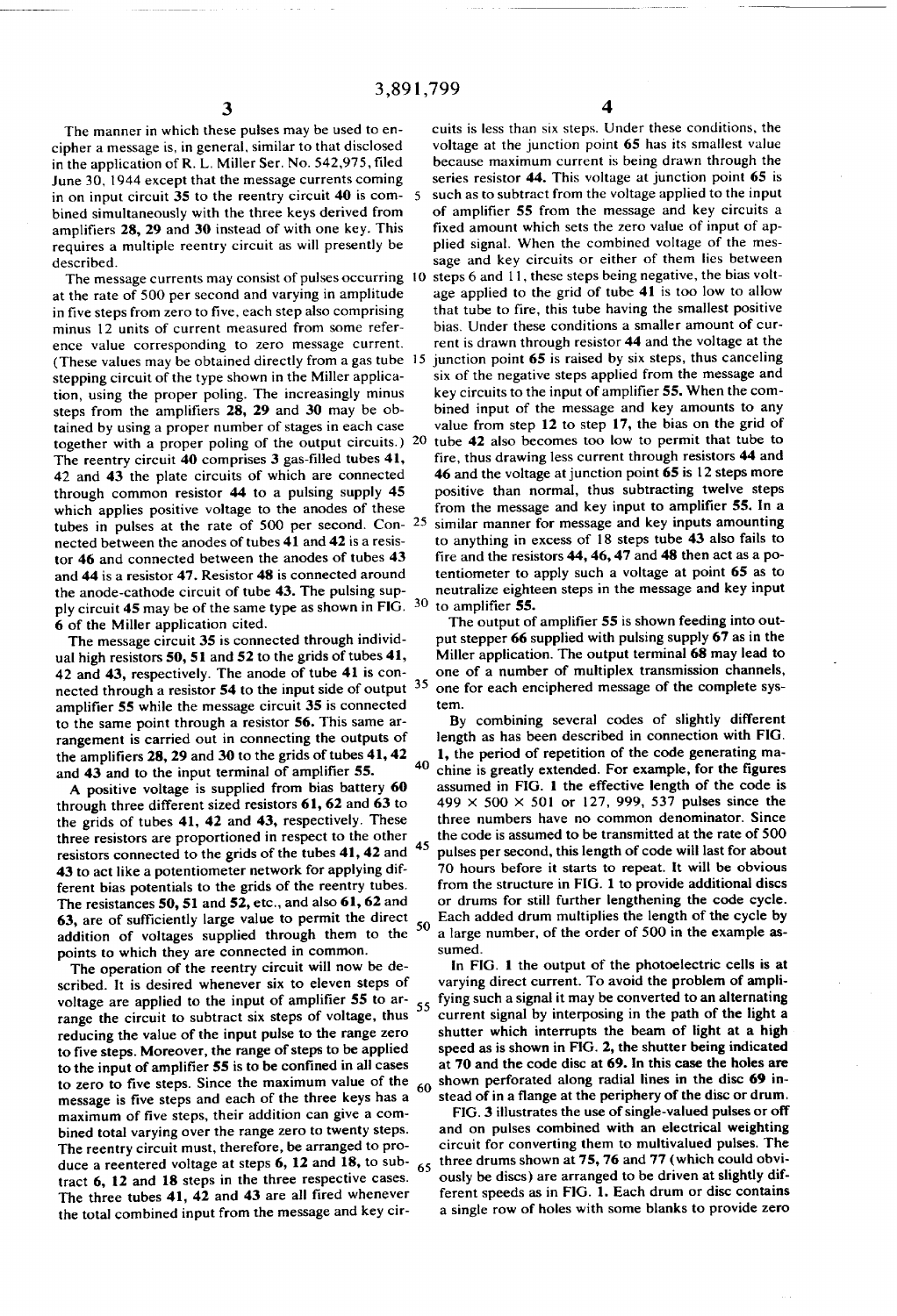value pulses. the holes and blanks being arranged in a fortuitous manner different in the case of each disc or drum. The rate of rotation and spacing of holes is such as to produce light pulses in unison and at the same rate on the three photoelectric cells 78, 79 and 80. These photoelectric cells are supplied with a bias voltage from battery 81 through a network of resistances including common resistor RS and individual resistors R, 2R and 4R as shown. This causes photoelectric cell 78 to pro duce in the common output circuit 83, pulses of zero 10 or four steps; photoelectric cell 79 to produce pulses of zero or two steps and photoelectric cell 80 to produce pulses of either zero or one-step value. By leading these pulses from 83 into a reentry circuit, reentering at step 6 a zero to five-step key is obtained.

The machine shown in FIG. 5 comprises 10 discs 91 to 100. Discs 91 to 99, inclusive, are coding or key pro ducing discs while disc 100 is used for generating a cur rent of 500 pulses per second for synchronizing pur poses, this disc containing a continuous series of perfo- 20 rations with no blank spaces in any of the hole posi tions. It will be understood that discs 91 to 99 contain holes or perforations varying in number from disc to disc and arrangement in a fortuitous manner so that as a disc rotates past the light source the light pulses occur  $25$ in irregular sequence. An indication of how the holes might be arranged is given in connection with disc 91 of FIG. 5 and FIG. 6.

Each disc has gear teeth cut on its periphery and is mounted to mesh with a corresponding driving pinion 30 101 of which there are ten mounted on driving shaft 102 which is driven at constant speed by synchronous motor 110. Bearings for shaft 102 are provided on posts 104. The discs 91 to 99 are of slightly different diameter and are driven at slightly different angular 35 speeds and if there were no blanks present in the circu lar row of holes the maximum number of holes would vary from disc to disc. These numbers might, for exam ple, be for the nine discs 91 to 99 as follows: 263, 259, 257, 253, 251, 249, 247, 241 and 239. These numbers have no common denominator. As described in con nection with FIG. 1, the spacing between the holes is related to the rotational speed of each disc to provide pulses at the rate of 500 per second, counting zeros as pulses in giving this rate. The discs are mounted to ro- $45$ tate on stub shafts individually supported on standards or pedestals 105 (FIGS. 5, 6, 10 and 11).

In order to adapt one machine for use in generating two different codes one of which may be used, for ex ample, in transmitting and another in receiving, each of 50 the nine code discs is provided with two circular rows of holes. The inner row of holes as shown in FIGS. 5 and 6 is provided with a photoelectric cell contained in housing 121 mounted on a support which is generally  $55$ indicated in FIG. 5 at 111, which is carried on one arm of a spider 112 mounted for rotation about the same center as stub shaft 113. A second photoelectric cell assembly 115 is mounted on a radial arm 116 indepen dently rotatable about the same center. The photoelec tric cell mounting 111 has a bracket 117, 118 which reaches around the edge of the disc and supports the lamp 20 on the opposite side of the row of holes from the photoelectric cell housing 121. It is found for the small distances involved that no optical focusing  $ar - 65$ rangement is required. The holes in the disc act as a shutter for interrupting light from the lamp 120 which is incident upon the slit 122 in the housing 121 (FIG. 60

8). A similar arrangement is used for the photoelectric cell mounting 115, lamp 125 illuminating the cell in this case through slit 126 in housing 127.

Flexible shielded leads (not shown) are brought out from the lamps and cells for connection to desired cir cuits. The pedestal 105 is bifurcated at its upper end as shown in FIG. 10. The right-hand branch 130 in this figure contains the bearing for the stub shaft 113 which carries the disc 91. This stub shaft has end flanges fitting over both sides of the standard 130 to prevent end play. The shaft is made of a composition which pro vides self lubrication. The support 130 is cut on a line radial from the center of the pinion shaft 102 through the center of the shaft 113 as shown in FIG. 11 and one 15 portion 131 is mounted on a hinge 132 to permit open ing the bearing for insertion and removal of a disc to gether with its shaft. The bearing is held closed by spring detent 132'. The left-hand branch of the pedestal as seen in FIG. 10 is drilled concentric with the shaft 1 13 and supports on a bolt passing through this hole the spider member 112 and the arm 116.

Means are provided for readily varying the relative scanning positions of each disc, thereby changing the code, by the use of graduated semicircular scales 134 and 135 and index point 136 which indicates the posi tion of the scanning units. The sending code scale 134 is fixed to the supporting frame by bracket 137 secured to the pedestal 105 and also by the cooperating straps 138 and 139. The sending scanning unit 126 is mounted under the fixed scale 134 but is free to move over an arc of slightly more than 90° corresponding to 63 scale divisions. The receiving scanning unit 111 scans the code holes on the opposite side of the disc and the receiving scale 135 is brought forward on three arms of the spider 112 so that the sending and receiving scales are adjacent as shown in FIG. 7 and the gradua tions are indexed from the common pointer 136. The receiving scale moves over an arc of 144° marked in 200 scale divisions. The 200 divisions correspond to 200 milliseconds of disc rotation time. Thus, a circuit and transmission loop delay up to 200 milliseconds can be compressed. After the scanning units have been ad justed to the desired angular position they are locked together by means of the clamping screw 141 which (referring to FIG. 12), when tightened, clamps the index pointer 136 against the sending scale 134 and clamps a member 142 against the receiving scale 135, locking the scales and the scanning units in fixed position.

Each code disc is provided with four quadrant holes shown in FIG. 6 at 144, 145, 146 and 147 and with an individual pin 148 which can be operated by means of knurled head 149 to engage or disengage one of these four holes during a period of readjustment of the discs in setting up a new code. That is, it is contemplated that from time to time the code discs will be moved relative to each other by one or more quadrants of a revolution in order to use different parts of the row of scanning holes in the different discs at different times relative to each other. The procedure to be followed in readjust ing the nine code discs in this manner is to disengage the driving motor from all of the discs 91 to 99 so that each disc can be freely moved by hand. This is done by turning the knurled head 151 to the right in FIG. 5, bringing the pin 152 (FIGS. 13 and 14) against the disc 153 and forcing the shaft 102 toward the right against the tension of spring 154 until pin 155 engages detent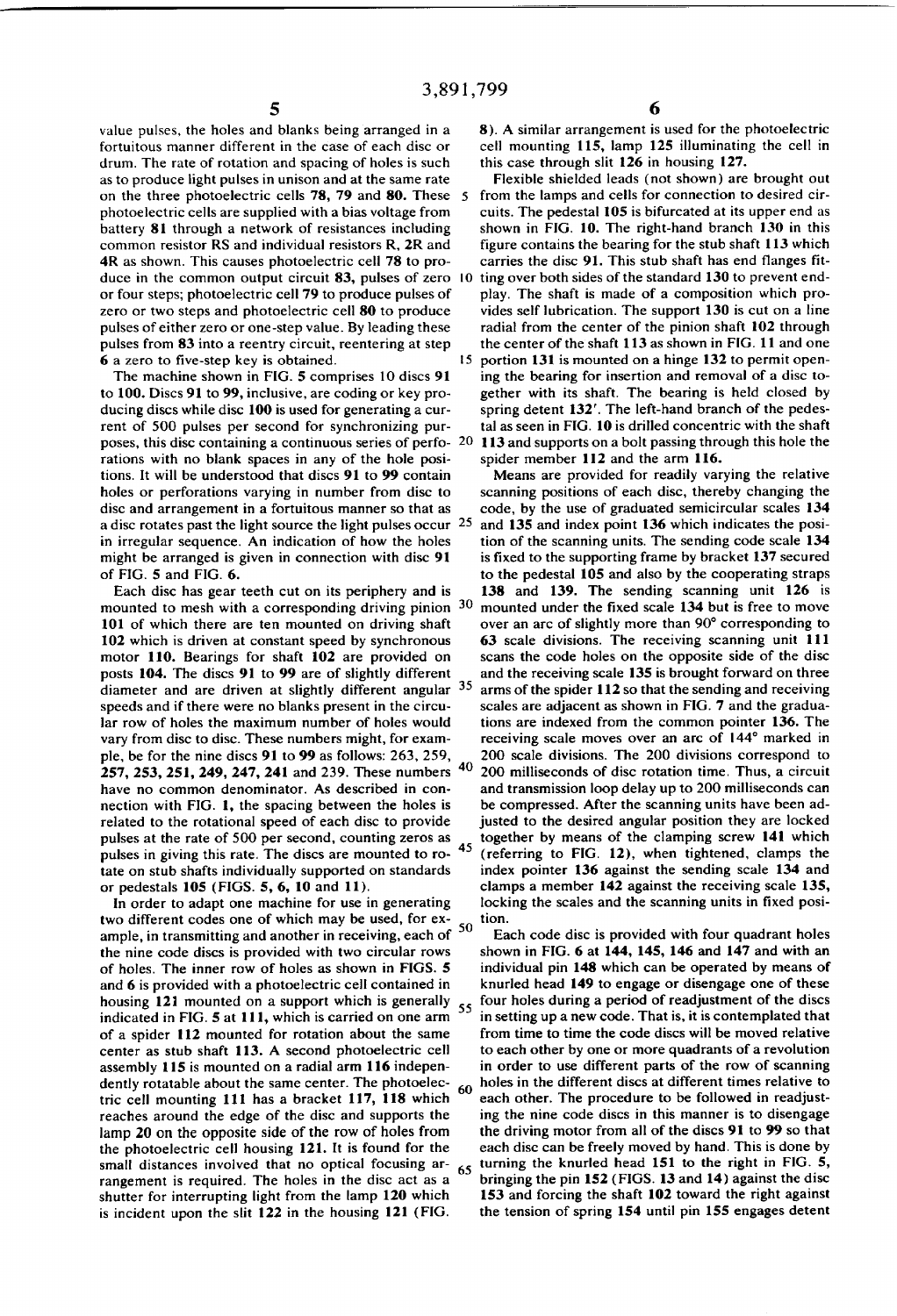spring 156 and locks the shaft 102 in its extreme righthand position. Endwise movement of shaft 102 is pro vided by the spline 157 in shaft coupling collar 158 and cooperating pin 159. In this position of the shaft 102 all of the driving pinions  $101$  are disengaged from the discs 5 91 to 99 so that each disc can be freely moved by hand. When a disc is moved to the position which it is to assume, it is locked in this position by means of the quad rant holes and pins 148. After all of the discs have been adjusted to the desired relative positions all of the knurled heads 149 are moved to the right in FIG. 5 to withdraw the holding pins 148 after which the knurled head 151 is moved to the left to reengage the pinions 101 with the discs. It will be noted that movement of the shaft 102 to disengage the driving pinions from the 15 code discs 91 to 99 does not disengage the driving pin ion 165 from the synchronizing disc 100 since as shown in FIG. 13 pinion 165 is mounted on the part of the motor drive shaft which is not adjustable endwise.

As a means of adjusting the relative phase of the driv-  $20<sup>20</sup>$ ing motors 110 in different machines the motor mount ing is arranged to permit the motor casing to be rotated about the axis of the driving shaft by means of the knurled collar 161. A scale 162 and index 163 are pro vided to indicate the angular position. The motor can <sup>25</sup> be held in any angular position by friction means not shown.

FIG. 4 shows the details of the photoelectric cell cir cuit used in the case of all code discs. The photoelectric cell 166 is supplied with polarizing batteries  $167$  and  $30$ 168 and Potentiometers 169 and 170, the cathode of the cell being connected directly to the control grid of a gas-filled tube 171. A pulsing plate voltage is pro vided in the form of SOO-cycle pulses from a suitable source diagrammatically indicated at 172 connected <sup>35</sup> between ground and the anode of tube 171. The load is taken off from a resistor 173 connected between the cathode and ground. With this scheme of connections positive pulses are applied to the load conductor 174<br>unknown a halo appears appeal the conductor  $174$ whenever a hole appears opposite the scanning cell and at all other times ground is applied to conductor 174. If negative instead of positive pulses are desired, a phase reversing tube may be used between conductor 174 and the load. The source of pulsing power supply 172 may be of the same type as indicated above in con nection with the supplies 45 and 67 of FIG. 1.

Different types of circuits can be used for taking off and combining the pulses generated by the different discs. The method shown in FIG. 4 is similar to that in FIG. 3 for three of the nine discs. The pulses from the individual tube coupling resistors 173 are connected through high series resistors 175, I76 and 177 to three voltage dividers 180, I81 and 182 from which different voltages in the ratio of V, 2V and 4V are taken off  $55$ through the three high series resistors 185, I86 and 187. These voltages are added and applied to common ouput terminal 190. 50

The discs may be arranged in three sets of three with each set connected as in FIG. 4 to three output termi each set connected as in FIG. 4 to three output terminals like 190. These three terminals 190 may then be connected to a multiple reentry circuit like that of FIG. 1 either together with the message or without the mes sage.

What is claimed is:

]. In a code pulse generating system, a plurality of ro tatable opaque members, circular rows of holes through said members, said rows being concentric with

the axis of rotation in the case of each member, means to project light through said holes as they pass a given point in the rotation of the member, means to translate the light transmitted through said holes into electrical pulses, said holes in each row having a non-uniform dis tribution around the row, the spacing between any two adjacent holes being either equal to, or an integral mul tiple of, the smallest spacing between adjacent holes, such spacing and number of such points differing slightly among the different members, means to rotate each member with a slightly different rotational period from the others, the smallest angular spacing between adjacent holes in the case of all members being propor tional to the speed of rotation to cause the pulses that are generated under control of different members to coincide in time, and means to maximize the length of the code cycle between repetitions comprising means to combine the pulses generated under control of the different members into a continuous sequence of pulses, interspersed with spaces in highly irregular or der.

2. In a code pulse generating system, a plurality of ro tatable opaque members, circular rows of holes through said members, said rows being concentric with the axis of rotation in the case of each member, means to project light through said holes as they pass a given point in the rotation of the member, means to translate the light transmitted through said holes into electrical pulses, said holes in each row occurring only at points uniformly distributed around the row, the number of such points varying from member to member and being prime to one another, means to rotate each member with a slightly different rotational period from the oth ers, the angular spacing between said points in the case of all members being proportional to the speed of rota tion to cause the pulses that are generated under con trol of different members to coincide in time, said holes differing in effective aperture in an irregular order from point to point along the row of holes in each member so that sequences of electrical pulses varying individu ally in magnitude are produced depending upon the ef fective hole aperture, and means to maximize the length of the code cycle between repetitions compris ing means to combine the pulses generated under con trol of the different members for common usage.

65 3. In a code pulse generating system, a plurality of ro~ tatable opaque members, circular rows of holes through said members, said rows being concentric with the axis of rotation in the case of each member, means to project light through said holes as they pass a given point in the rotation of the member, means to translate the light transmitted through said holes into electrical pulses, said holes in each row having a non-uniform dis tribution around the row, the spacing between any two adjacent holes being either equal to, or an integral mul tiple of, the smallest spacing between adjacent holes, such spacing and distribution differing among the dif ferent members, means to rotate each member with a slightly different rotational period from the others, the smallest angular spacing between adjacent holes in the case of all members being proportional to the speed of rotation to cause the pulses that are generated under control of different members to coincide in time, and means to maximize the length of the code cycle be tween repetitions comprising means to combine the pulses generated under control of the different mem bers for common usage, including means mounting said